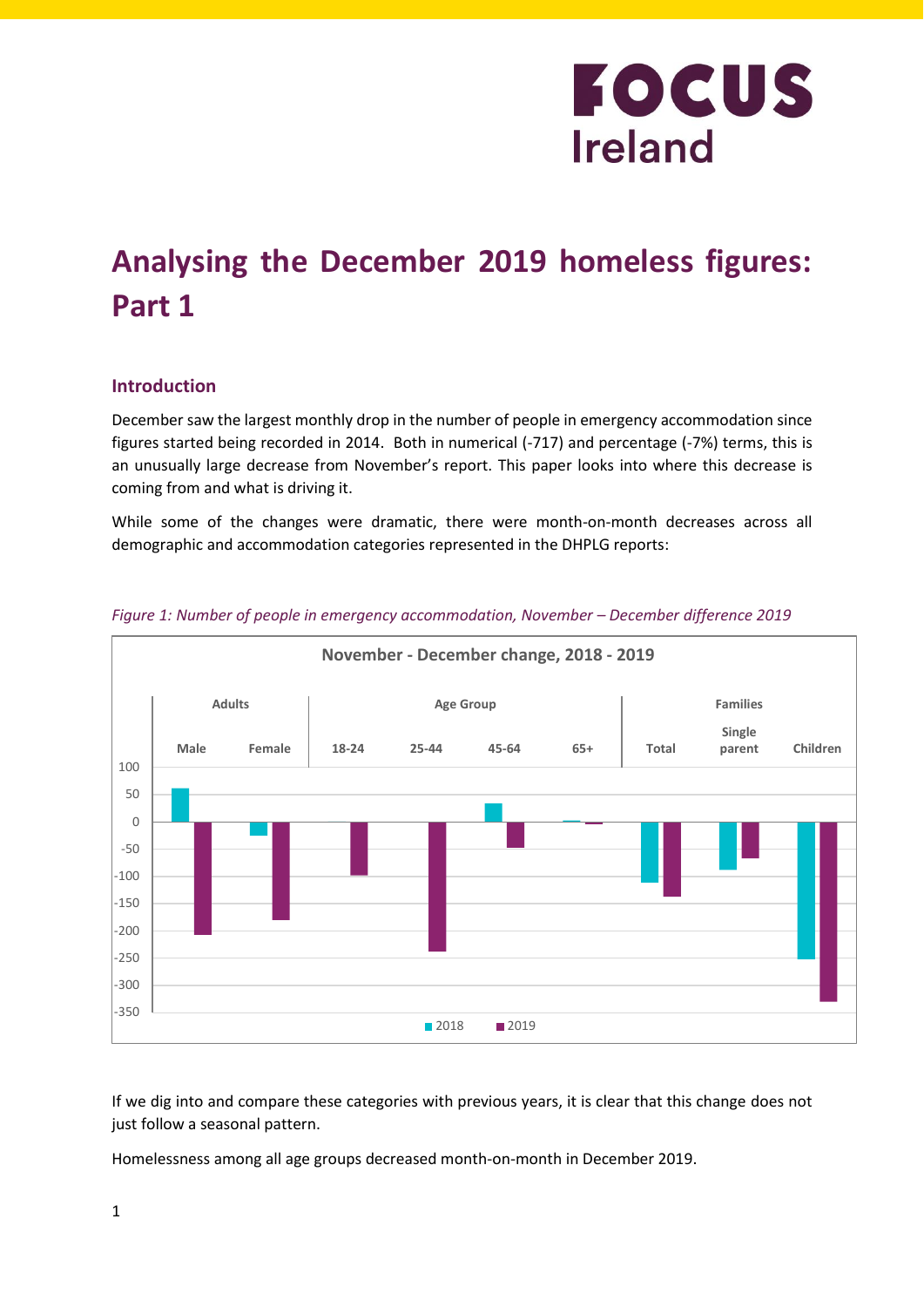

#### *Figure 2: Annual November-December difference, by age group*

Compared to previous years, this shows an unusual decrease across all age groups, most notably a huge drop in the number of homeless 25-44 year olds.

When we break this down by region, we can see that most regions were already seeing a gentle downward trend for homelessness among 25-44 year olds. But, in Dublin, the West and Mid-East regions, homelessness among 25-44 year olds saw very sudden and dramatic falls in December 2019.

| <b>Adults aged 25-44</b> | 2016           | 2017  | 2018           | 2019   |
|--------------------------|----------------|-------|----------------|--------|
| <b>Dublin</b>            | 99             | 27    | 20             | $-140$ |
| <b>Mid-East</b>          | $\overline{2}$ | 8     | $\overline{4}$ | $-17$  |
| <b>West</b>              | 14             | 15    | 15             |        |
| <b>Midlands</b>          | $-12$          | 3     | $-1$           | $-2$   |
| <b>Mid-West</b>          | 19             | $-7$  | $-24$          | $-35$  |
| <b>North-East</b>        | $\mathbf{1}$   | $-5$  | $-8$           | $-11$  |
| <b>North-West</b>        | 5              | $-9$  | $-2$           | $-7$   |
| <b>South-East</b>        | 5              | -8    | $-2$           | $-8$   |
| <b>South-West</b>        | 6              | $-19$ | $-3$           | $-19$  |

*Table 1: Number of adults aged 25-44 in emergency accommodation by region, November – December difference 2019*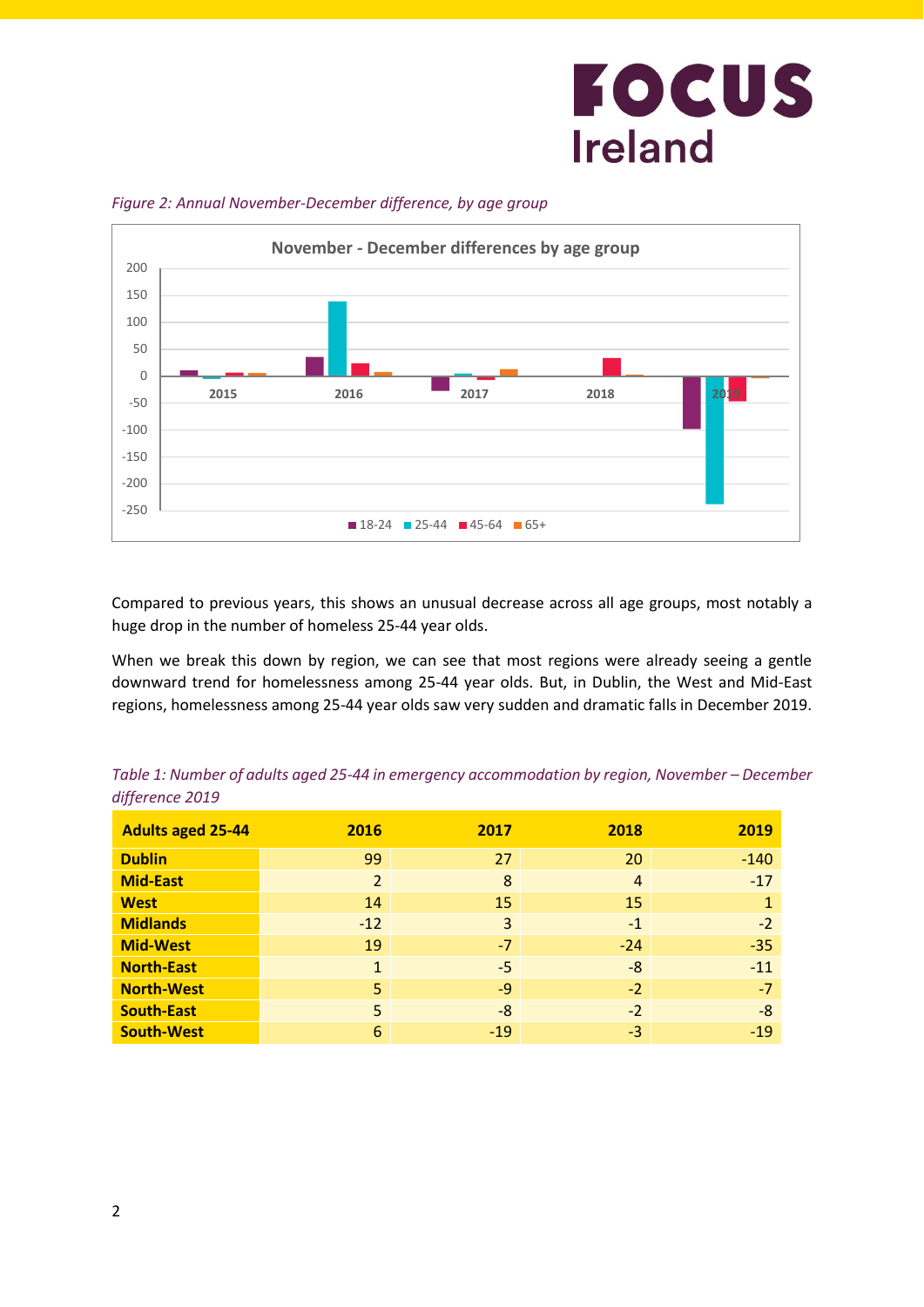



### **Dublin**

The overall drop is mainly driven by Dublin, which had 241 fewer adults in emergency accommodation in December than November.

| <b>County</b>    | <b>Nov 19</b> | <b>Dec 19</b> | <b>Difference</b> | <b>County</b>    | <b>Nov 19</b>  | <b>Dec 19</b>  | <b>Difference</b> |
|------------------|---------------|---------------|-------------------|------------------|----------------|----------------|-------------------|
| <b>DUBLIN</b>    | 4509          | 4268          | $-241$            | <b>MAYO</b>      | 29             | 25             | $-4$              |
| <b>CORK</b>      | 437           | 405           | $-32$             | <b>SLIGO</b>     | 36             | 33             | $-3$              |
| <b>LIMERICK</b>  | 290           | 267           | $-23$             | <b>OFFALY</b>    | 35             | 34             | $-1$              |
| <b>WATERFORD</b> | 86            | 63            | $-23$             | <b>WESTMEATH</b> | 36             | 35             | $-1$              |
| <b>KILDARE</b>   | 203           | 184           | $-19$             | <b>LEITRIM</b>   | 3              | $\overline{2}$ | $-1$              |
| <b>KERRY</b>     | 155           | 143           | $-12$             | <b>ROSCOMMON</b> | 6              | 5              | $-1$              |
| <b>CLARE</b>     | 79            | 68            | $-11$             | <b>MONAGHAN</b>  | 3              | 3              | $\overline{0}$    |
| <b>CAVAN</b>     | 11            | $\mathbf{1}$  | $-10$             | <b>TIPPERARY</b> | 35             | 35             | $\mathbf 0$       |
| <b>KILKENNY</b>  | 51            | 44            | $-7$              | <b>LONGFORD</b>  | $\overline{7}$ | 8              | $\mathbf{1}$      |
| <b>DONEGAL</b>   | 28            | 23            | $-5$              | <b>LAOIS</b>     | 19             | 21             | $\overline{2}$    |
| <b>WEXFORD</b>   | 37            | 32            | $-5$              | <b>CARLOW</b>    | 29             | 31             | $\overline{2}$    |
| <b>WICKLOW</b>   | 28            | 24            | $-4$              | <b>GALWAY</b>    | 326            | 330            | 4                 |
| <b>LOUTH</b>     | 127           | 123           | $-4$              | <b>MEATH</b>     | 91             | 102            | 11                |

#### *Table 2: Adult Homelessness by County*

Of these 241 adults who left homelessness in Dublin, 101 were adults without children. 140 were aged 25-44.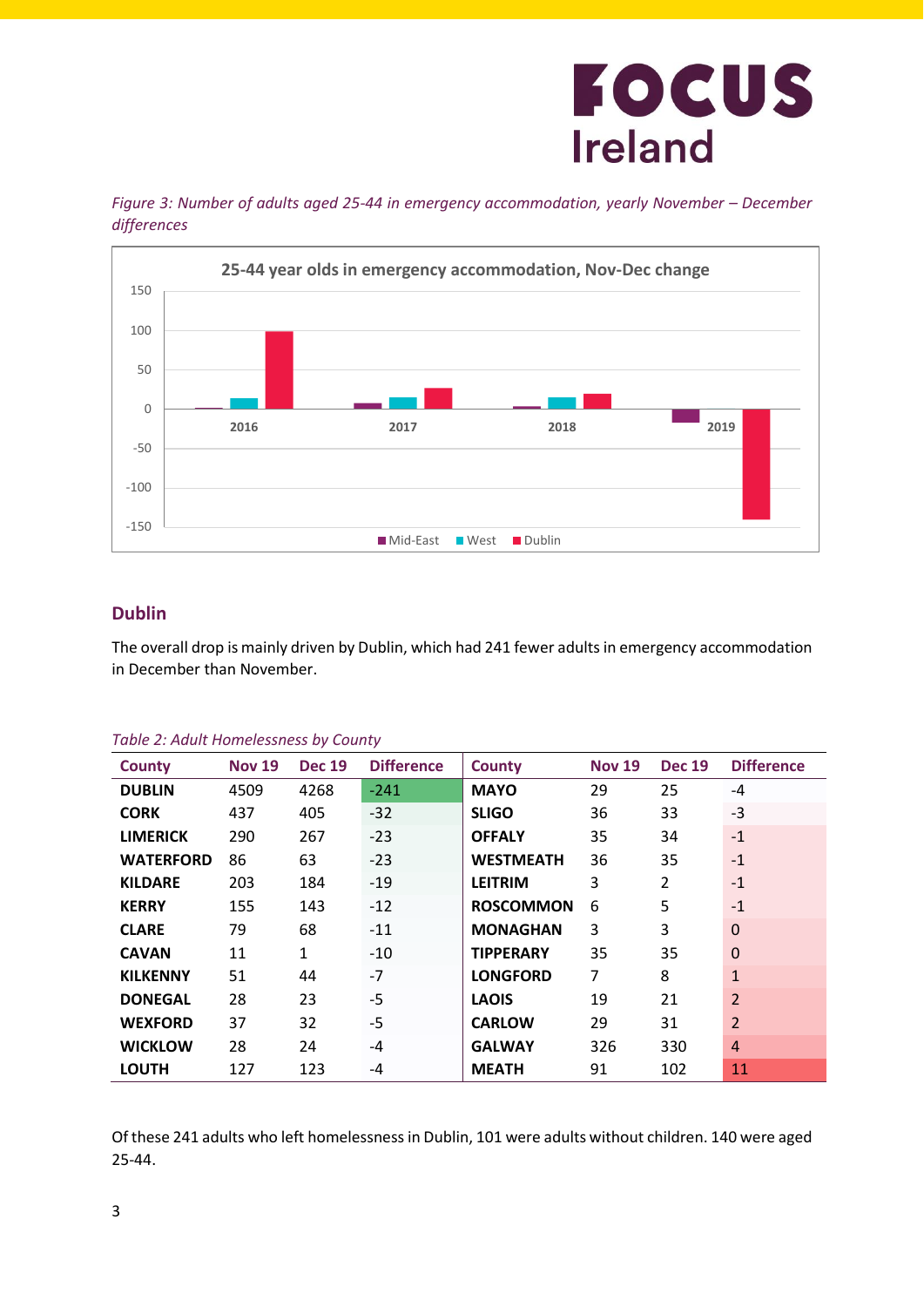

#### *Figure 4: November-December 2019 change by age group, nationally and in Dublin*

#### **Children**

The number of children in emergency accommodation dropped by 330 overall between November and December 2019, and 229 of these were in Dublin.

|  |  |  |  |  | Figure 5: November-December changes in child homelessness, 2016 - 2019 |  |  |
|--|--|--|--|--|------------------------------------------------------------------------|--|--|
|--|--|--|--|--|------------------------------------------------------------------------|--|--|

|                        | 2016  | 2017   | 2018   | 2019   |
|------------------------|-------|--------|--------|--------|
| <b>Dublin Children</b> | $-14$ | $-148$ | $-130$ | $-229$ |
| <b>Children Total</b>  |       | $-254$ | $-252$ | $-330$ |

The number of children in emergency accommodation rose dramatically since the start of the crisis, but has levelled off since around February 2018. The drop in December, while unusually large, is likely a combination of this overall slowdown and the usual seasonal December drop in figures.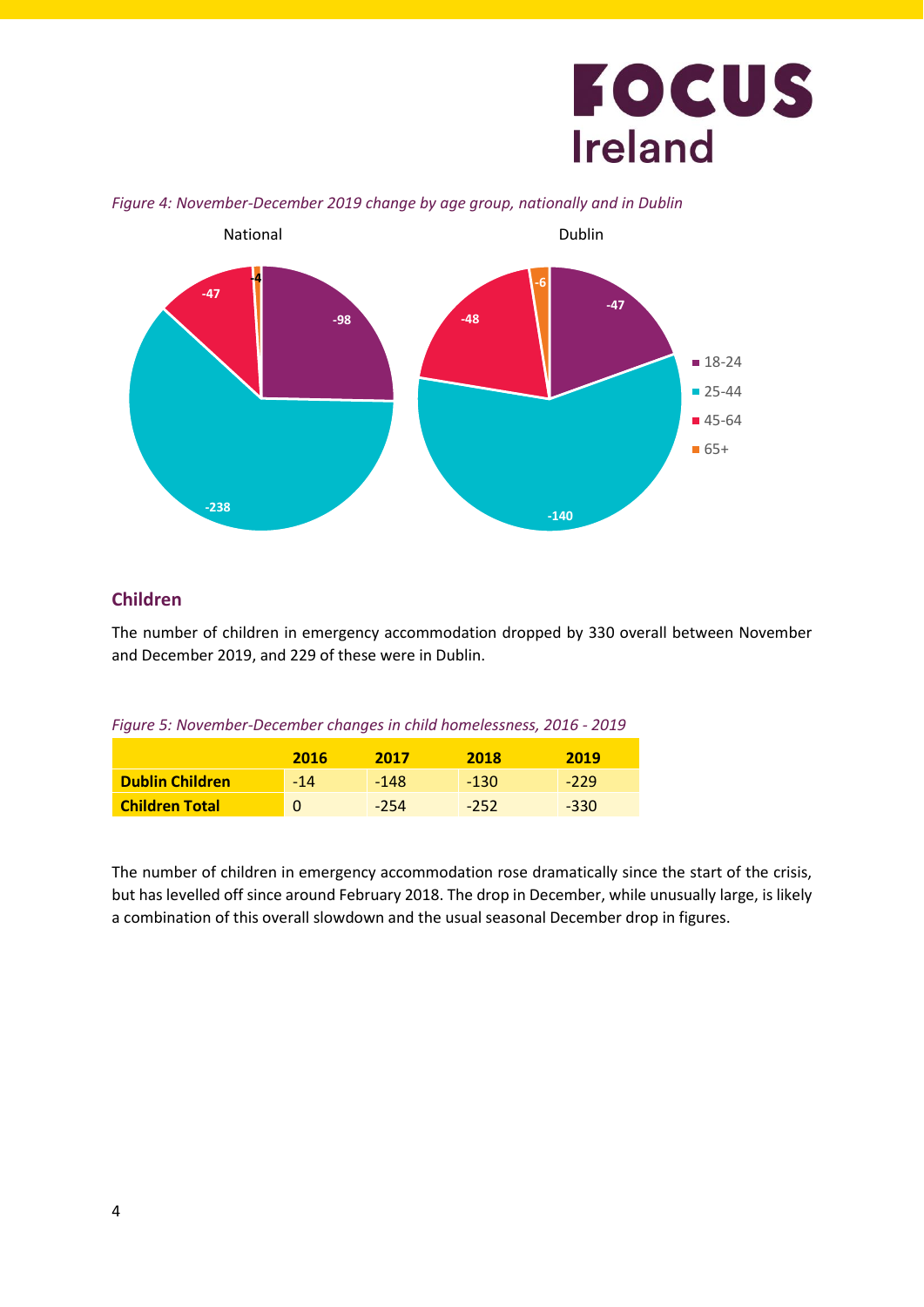

*Figure 6: Number of children in emergency accommodation, 2014 - 2019*

### **Adults without children**

The drop in family homelessness in December 2019 is not particularly unusual compared with previous Decembers. In the past 3 years there has been a similar overall drop in the number of families in emergency accommodation between November and December, but this is usually cancelled out by increases in January and February.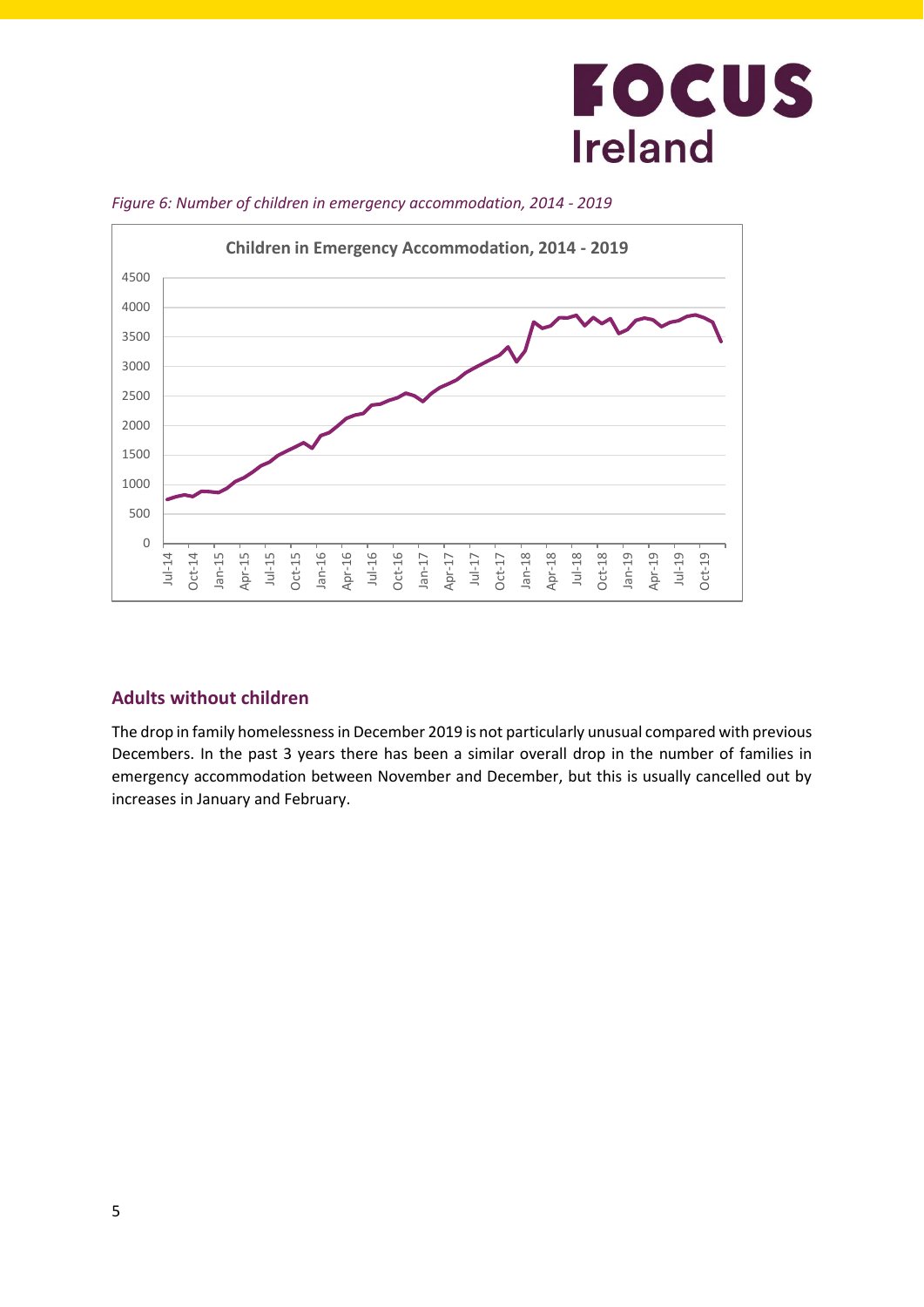

*Figure 7: Family and Adult homelessness, yearly November-December change*

However, the decrease in the number of adults without children is highly unusual.



*Figure 8: Adults without children in emergency accommodation, month-on-month difference*

The number of adults without children in emergency accommodation spikes over the winter months each year, largely due to additional shelter beds being opened. This pattern is usually reversed for families, with family homelessness dropping notably each December.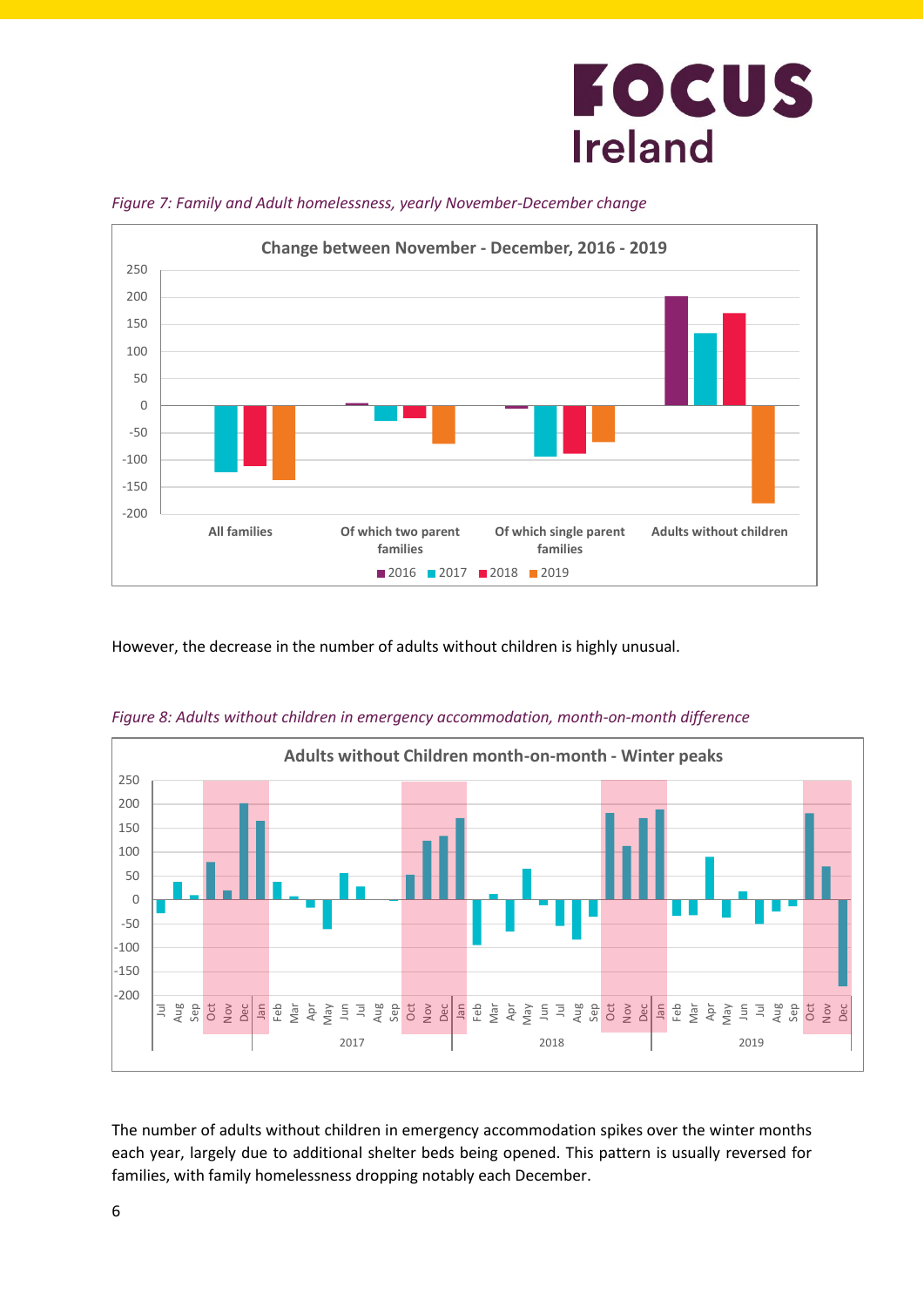On average, the number of adults without children rises by 169 between November and December. This December, on the other hand, saw a sudden decrease of 180 after the usual October and November increases.

Dublin accounted for most of this, with 101 fewer adults without children November to December. This is a complete reversal of the usual trend. In 2018 this figure rose by 102 and in 2017, rose by 91.

The Mid-West, North-West and South East regions saw the largest month-on-month percentage decreases. The Mid-West and South-East regions both fell by over 10% between November and December 2019. Both these regions have seen gradual decreases over the past year, -15% and -30% since last December respectively. The North-West fell by 20%, although this represents a fall from just 59 to 47 and is in the context of a rise of 38% since 2018.





#### **Youth**

There were 98 fewer young people in emergency accommodation in December compared to November. This is a drop of 11% in just one month and brings youth homelessness to its lowest level since May 2017.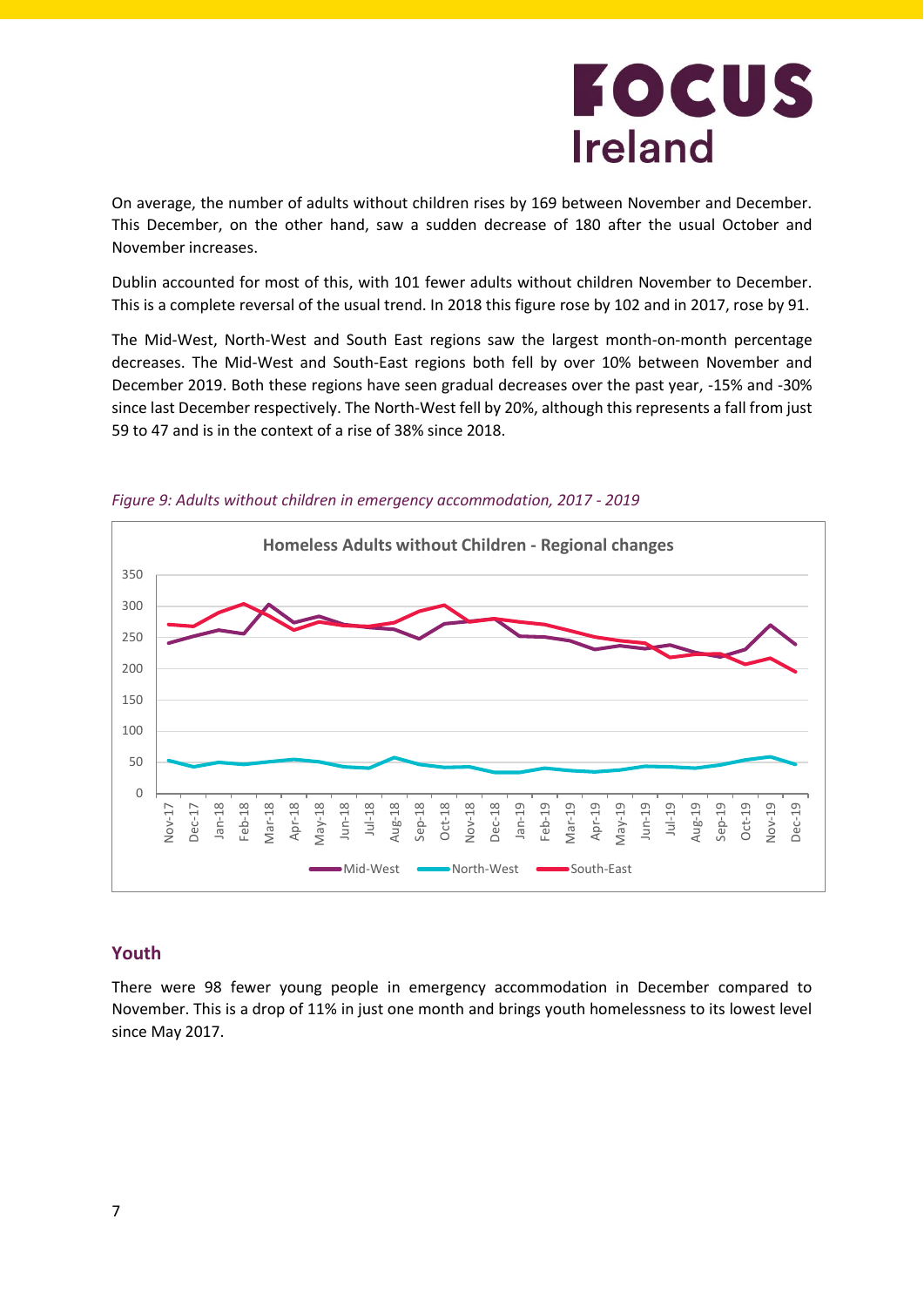

*Figure 10: Number of young adults (aged 18-24) in emergency accommodation*

Although Dublin has by far the highest number of young people in emergency accommodation, this overall decrease in youth homelessness was disproportionately driven by decreases outside of Dublin.



*Figure 11: Month-on-month change in youth homelessness, Dublin and nationally*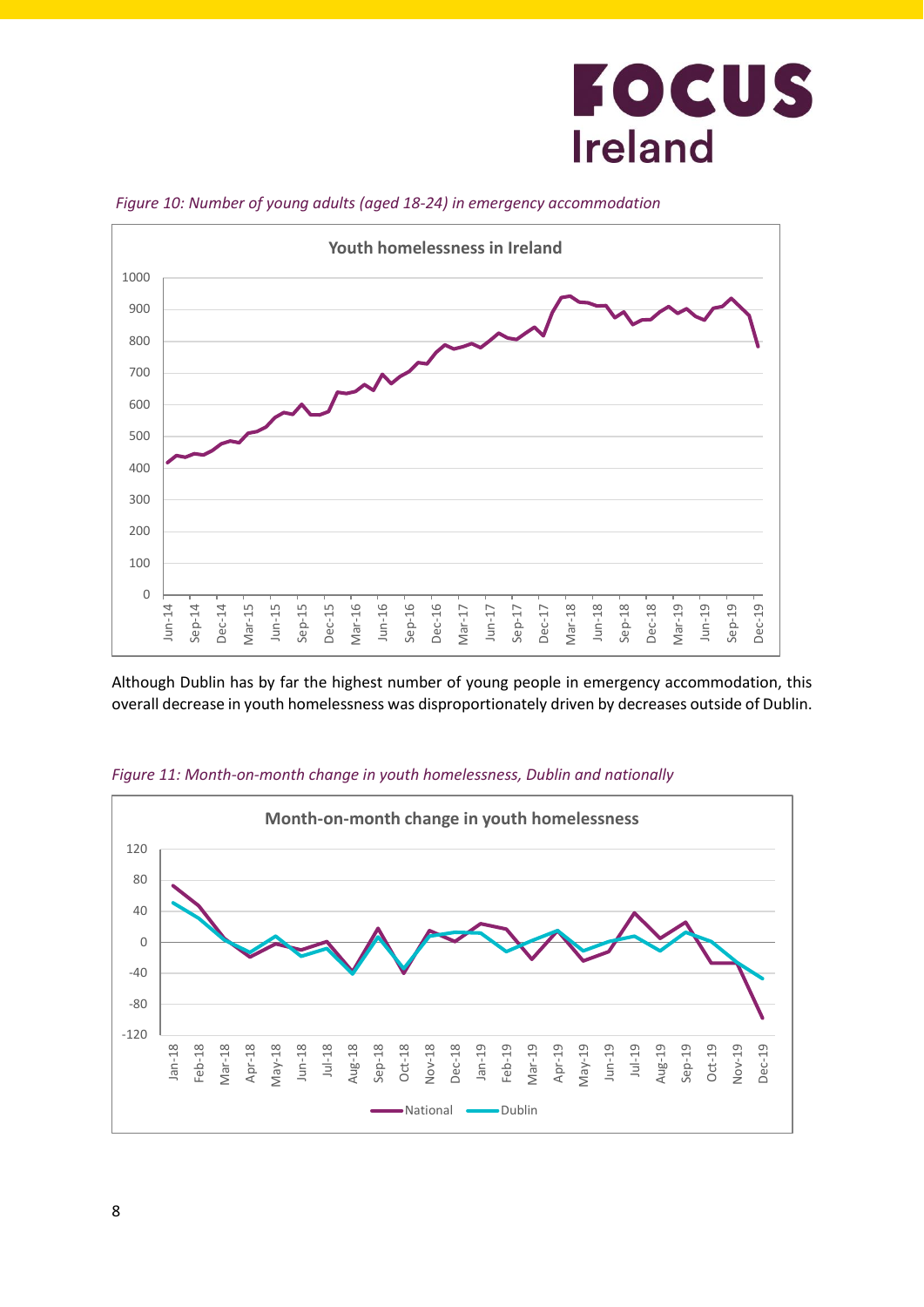The Midlands, South-West and South-East regions made up a disproportionate amount of this drop. These areas account for 37% of the national drop in youth homelessness, despite containing only 14% of the overall homeless population.



*Figure 12: November – December change in youth homelessness outside Dublin, 2018 and 2019*

However, while these add up to a dramatic drop in the overall figures, they do not represent an equally dramatic change of pace within each region. The Midlands and the South-East are seeing gradual downward trends in youth homelessness already, while the South-West's drop this month is coming after a peak last September.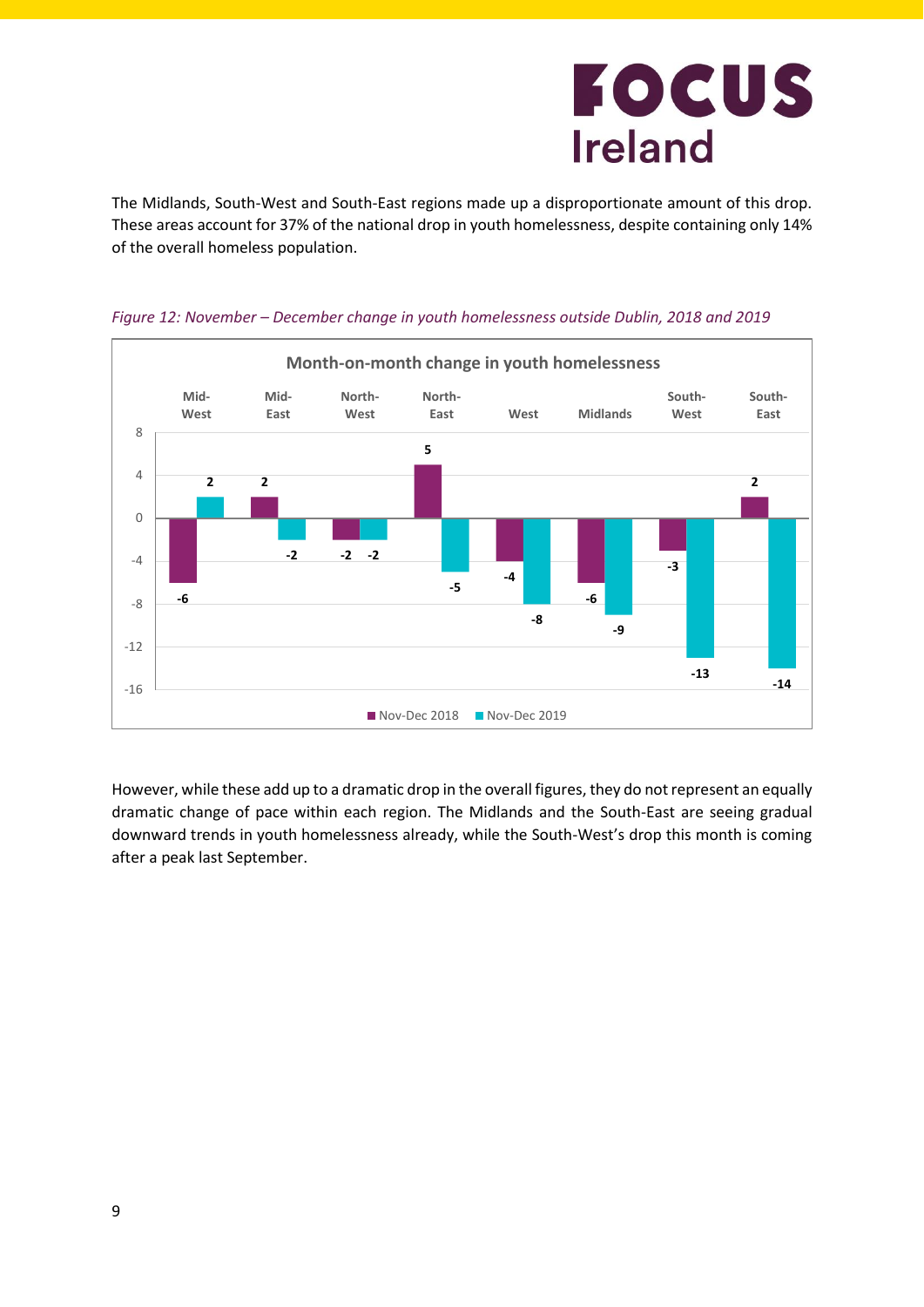

*Figure 13: Trends in youth homelessness, 2017 - 2019*

### **Is this a turning point?**

December 2019 is the first month of the current crisis in which the total number of people in emergency accommodation has not risen since this time last year. However, year-on-year growth has been steadily declining – things have been continuing to get worse but at a slower pace. While the fact that it has now hit 0% does not dramatically buck that overall trend, and the real question is whether from this point onward we can expect to see the number of people homeless actually start to fall on a regular basis.